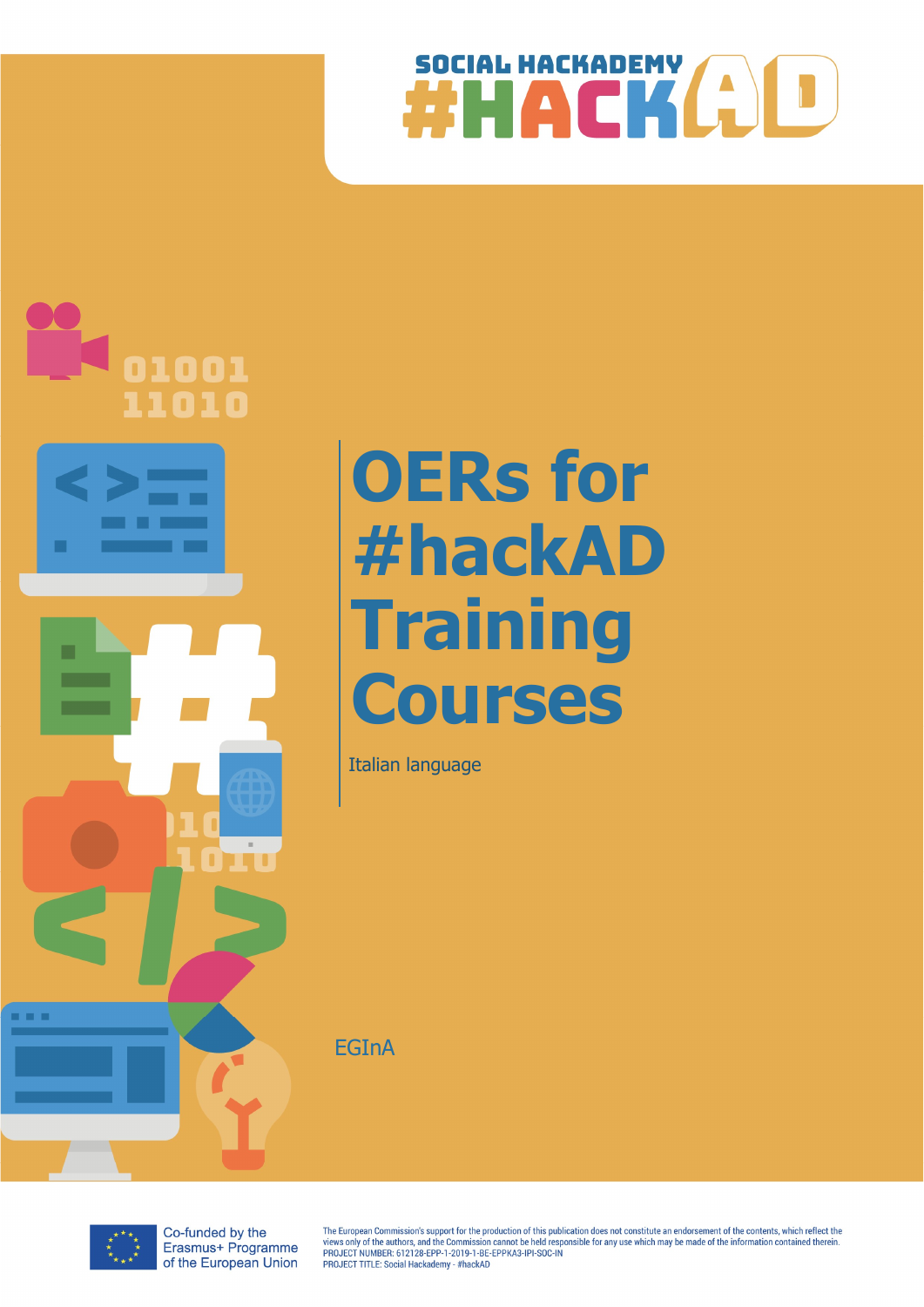



#### **Contents**

| Table of OERs for implementing the UNs Sustainable Development Goals into the training 10 |  |
|-------------------------------------------------------------------------------------------|--|

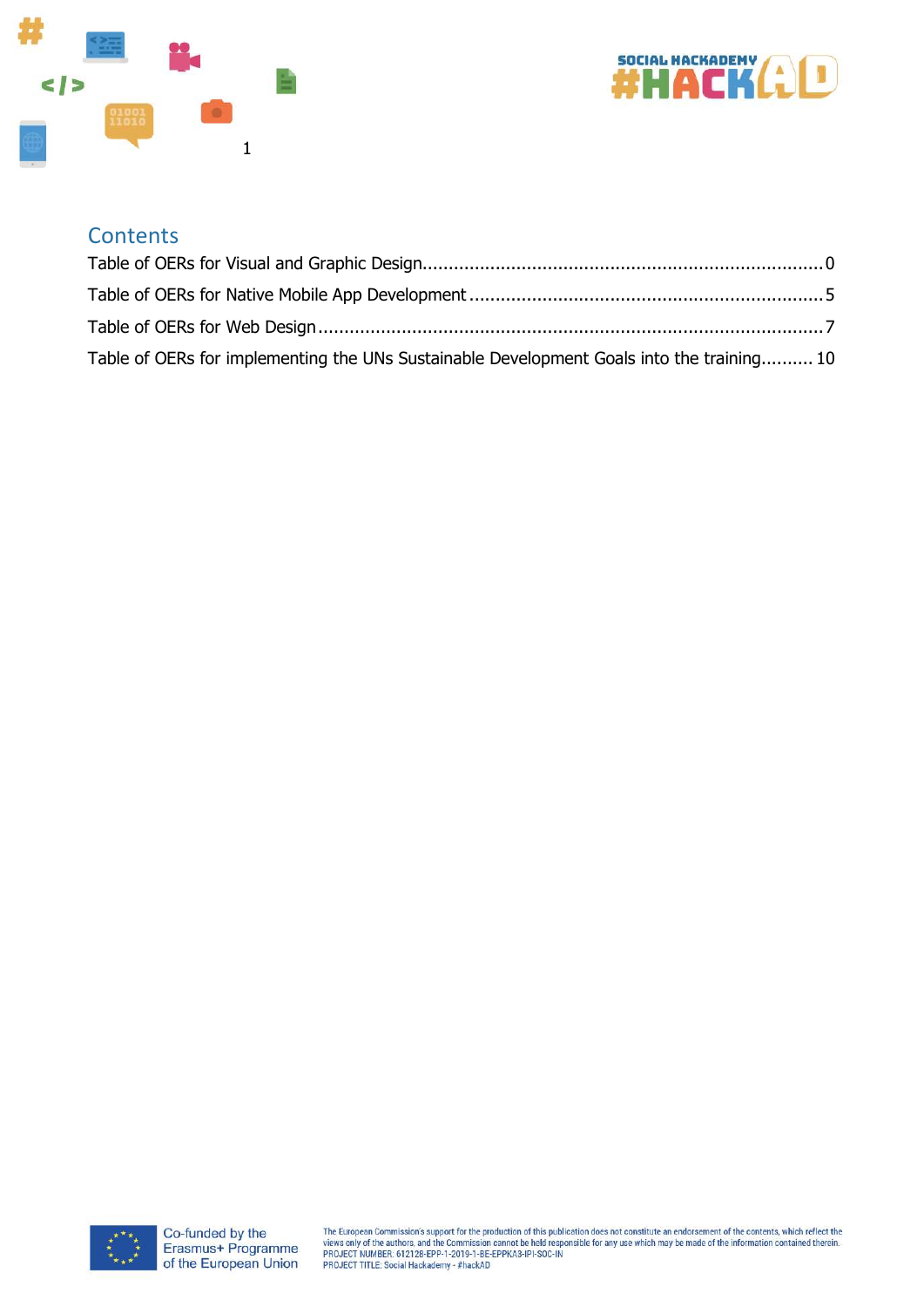



## Table of OERs for Visual and Graphic Design

| <b>Title</b>                                                                   | <b>Author</b>                    | <b>Type</b>   | <b>License</b>     | <b>Learning</b><br><b>Outcome(s)</b> | <b>Notes</b> | <b>Link</b>                                                                                                                      |
|--------------------------------------------------------------------------------|----------------------------------|---------------|--------------------|--------------------------------------|--------------|----------------------------------------------------------------------------------------------------------------------------------|
| I prodotti del<br>graphic<br>designer:<br>introduzione<br>alla grafica         | <b>Francesca Persi</b>           | Video         | Free               | 1.1                                  |              | https://www.raicultura.it/articoli/2020/04/I-<br>prodotti-del-graphic-designer-4e1d2d89-79f8-<br>4fd0-bc2d-f77614cb17f1.html     |
| <b>Introduzione</b><br>al Graphic<br><b>Design</b>                             | <b>Rosalia</b><br><b>Toscano</b> | <b>Slides</b> | Free               | 1.1                                  |              | https://docplayer.it/10143677-Introduzione-al-<br>graphic-design.html                                                            |
| L'identità<br>visiva del<br><b>brand</b>                                       | <b>TreataBit</b>                 | <b>Slides</b> | CC BY NC ND<br>4.0 | 1.2                                  |              | https://www.slideshare.net/treatabit/lidentit-<br>visiva-del-brand                                                               |
| Gli elementi<br>fondamentali<br>di una Brand<br><b>Identy</b><br>riconoscibile | Forestae                         | Video         | Public domain      | 1.2                                  |              | https://www.youtube.com/watch?list=PLoALfMi2<br>ur22xDz-OjglZ90mv-<br>juMpe1y&time_continue=9&v=wwudqEKL0_4&fe<br>ature=emb_logo |
| I principi del<br><b>Design</b>                                                | <b>Tara Roskell</b>              | <b>Blog</b>   | Free               | 1.3                                  |              | https://www.pixartprinting.it/blog/principi-<br>design-checklist/                                                                |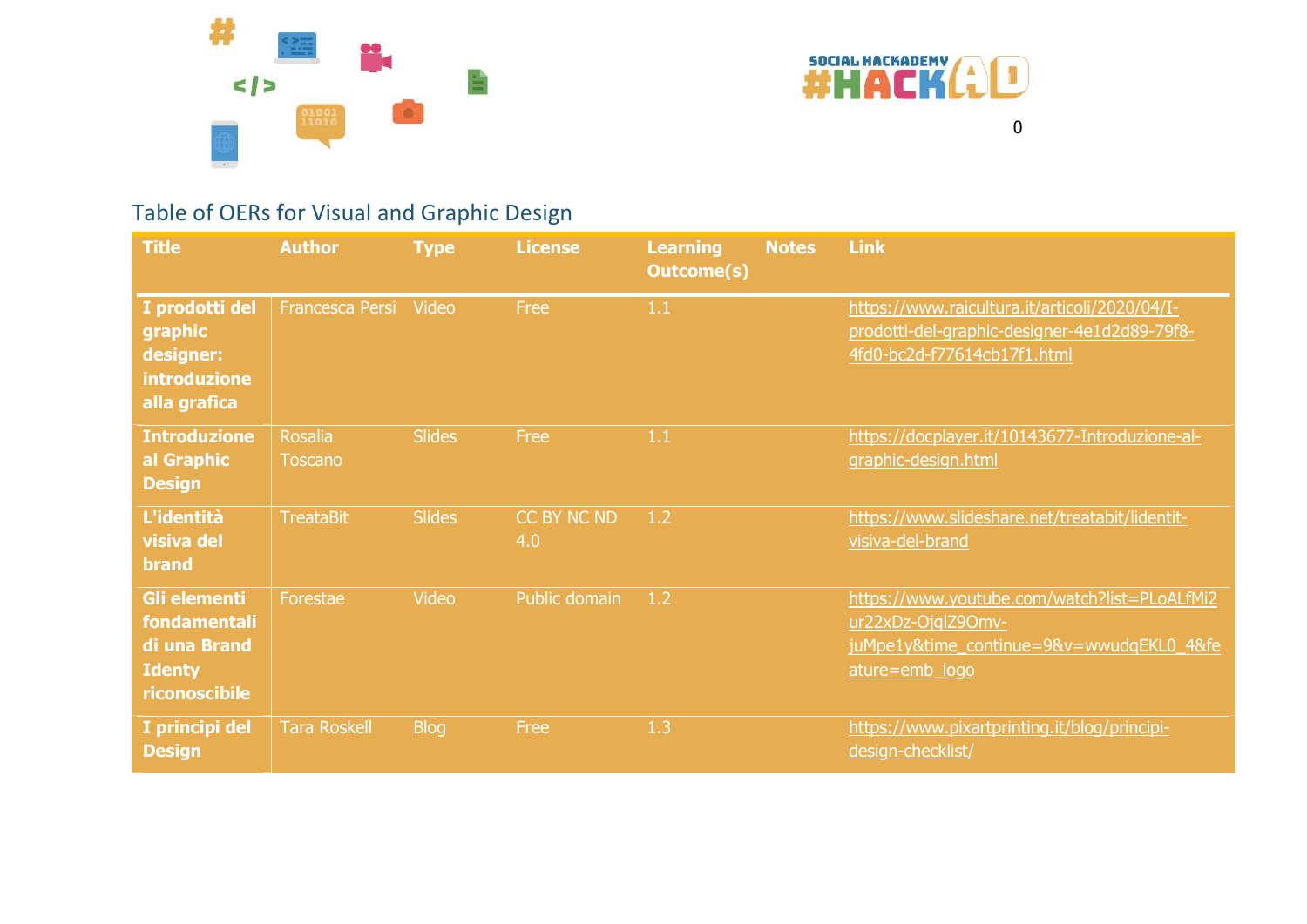# SOCIAL MACK()L



| I principi del<br><b>Design</b>                                                       | Joshua David<br>McClurg-<br>Genevese | <b>Blog</b>                      | Free                                        | 1.3                   | http://www.cultorweb.com/Des/D.html                           |
|---------------------------------------------------------------------------------------|--------------------------------------|----------------------------------|---------------------------------------------|-----------------------|---------------------------------------------------------------|
| I principi<br>della Gestalt<br>nella Grafica -<br><b>ABC Graphic</b><br><b>Design</b> | Lorenzo<br>Miglietta                 | Video                            | Public domain                               | 1.3                   | https://www.youtube.com/watch?v=ABPuCGCtSV<br>$\overline{4}$  |
| <b>Grafica</b><br>vettoriale e<br>raster                                              | <b>Max Schiavetta</b>                | Video                            | Public domain                               | 1.4                   | https://www.youtube.com/watch?v=11F110mjfU<br>$\underline{A}$ |
| <b>GIMP</b><br><b>GNU IMAGE</b><br><b>MANIPULATI</b><br><b>ON PROGRAM</b>             | <b>GIMP</b><br><b>Team</b>           | <b>Raster</b><br>image<br>editor | <b>CC BY SA 4.0</b><br><b>INT</b>           | 1.4, 2.1              | https://www.gimp.org/                                         |
| <b>Inkscape</b>                                                                       | <b>InkScape team</b>                 | Vector<br>image<br>editor        | <b>GNU General</b><br><b>Public License</b> | 1.4                   | https://inkscape.org/                                         |
| <b>Apprendi</b><br><b>Inkscape</b>                                                    | Inkscape team                        | <b>Blog</b>                      | <b>GNU General</b><br><b>Public License</b> | 1.4, 4.1, 4.2,<br>4.3 | https://inkscape.org/it/impara/                               |
| <b>VectorStock</b>                                                                    | Vector                               | Image<br><b>Repository</b>       | Free use, with<br>premium<br>contents       | 1.4                   | https://www.vectorstock.com/                                  |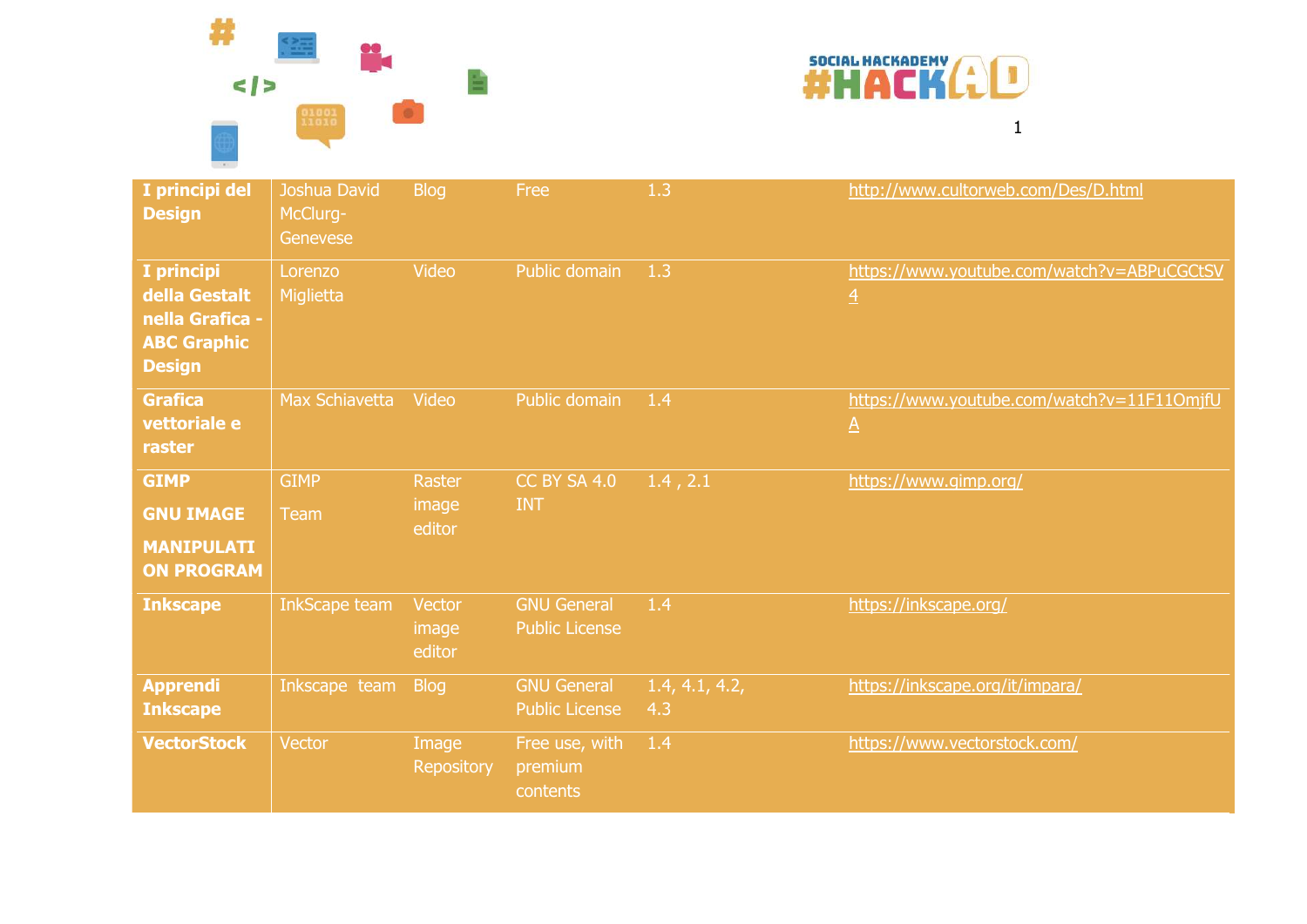



| Corso di<br>Disegno,<br><b>Lezione n.10</b><br>:LA TEORIA<br><b>DEL COLORE</b><br>(Arte per Te) | Arte per Te                 | video              | Public domain                                                        | 1.5        | https://www.youtube.com/watch?v=D7EkhX7U9<br>W <sub>E</sub> |
|-------------------------------------------------------------------------------------------------|-----------------------------|--------------------|----------------------------------------------------------------------|------------|-------------------------------------------------------------|
| <b>Colore</b>                                                                                   | Wikipedia                   | sito               | CC<br><b>BY</b><br><b>SA 3.0</b>                                     | 1.5<br>3.1 | https://it.wikipedia.org/wiki/Colore                        |
| <b>CC search</b>                                                                                | Creative<br><b>Commons</b>  | Image<br>database  | Creative<br><b>Commons</b>                                           | 2.1        | https://ccsearch.creativecommons.org/                       |
| <b>GNU Image</b><br><b>Manipulation</b><br><b>Program</b><br><b>Manuale</b><br><b>Utente</b>    | <b>GIMP team</b>            | Pdf<br>scaricabile | <b>GNU Free</b><br>Documentation<br>License,<br>Version 1.2          | 2.1        | https://docs.gimp.org/odftest/it.pdf                        |
| <b>Corso</b><br>completo di<br><b>GIMP</b>                                                      | Fabrizio<br>Gherardi        | <b>Video</b>       | <b>Public Domain</b>                                                 | 2.2        | https://www.youtube.com/watch?v=EIEDzIXPV4s                 |
| <b>FontForge</b>                                                                                | George<br><b>Williams</b>   | Digital tool       | <b>GNU General</b><br><b>Public License</b><br>v3 and BSD<br>license | 2.3        | https://fontforge.org/en-US/                                |
| Teoria dei<br><b>Colori</b>                                                                     | <b>Maurizio</b><br>Mercurio | Video              | Public domain                                                        | 3.1        | https://www.youtube.com/watch?v=jHfvZok5qO<br>Y             |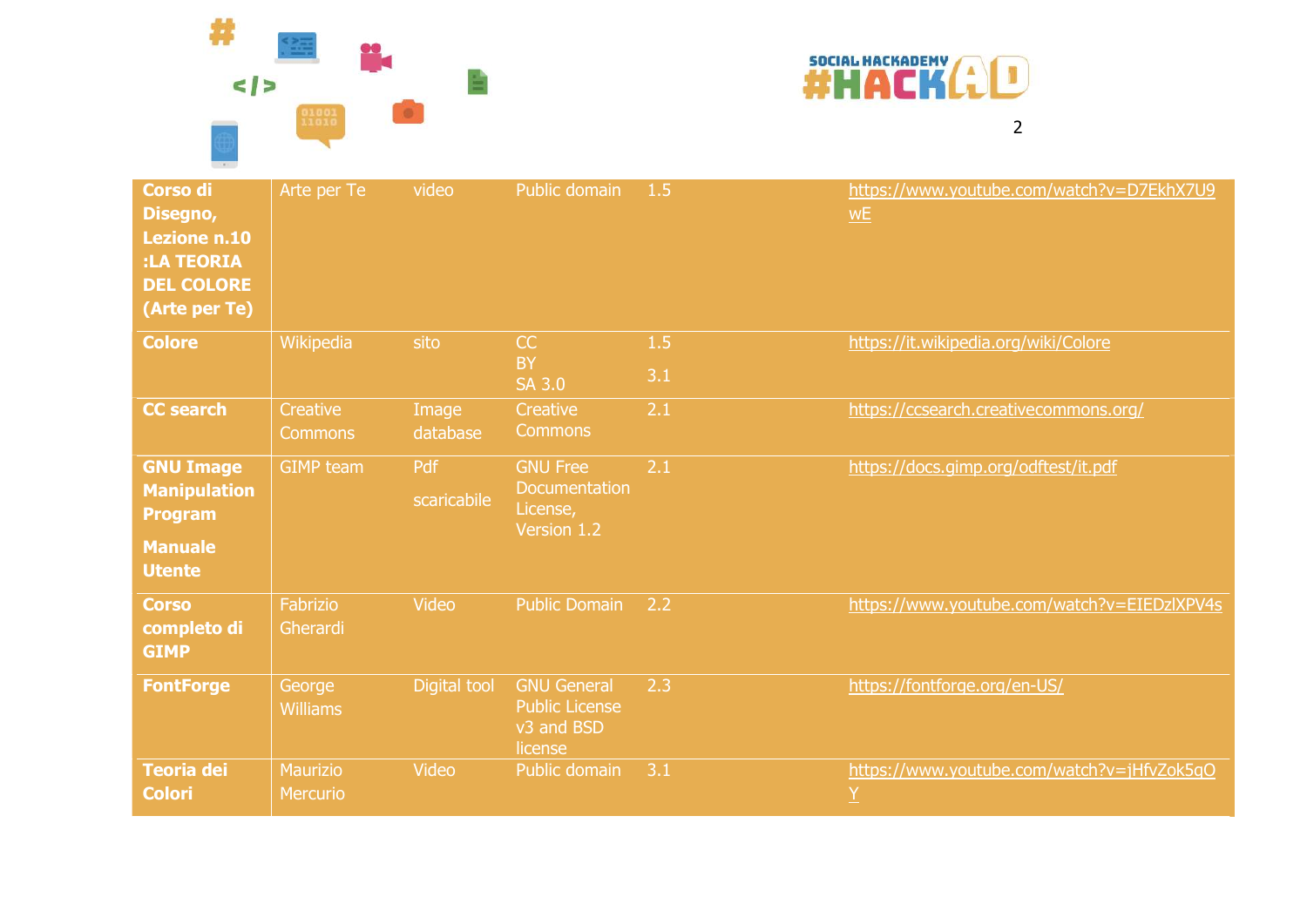



| <b>Grafica - La</b><br>psicologia dei<br><b>colori</b>                                      | <b>TotalPhotoshop</b>               | Video                                    | Public domain                     | 3.1            | https://www.youtube.com/watch?v=R0i8VXkAIT<br>$\underline{M}$           |
|---------------------------------------------------------------------------------------------|-------------------------------------|------------------------------------------|-----------------------------------|----------------|-------------------------------------------------------------------------|
| <b>Inkscape</b><br>tutorial                                                                 | <b>Fabio Viola</b>                  | Video                                    | <b>Public Domain</b>              | $\overline{4}$ | https://www.youtube.com/watch?v=Mcxkx02FikI                             |
| La scienza del<br>copywriting                                                               | <b>Alessia</b><br><b>Boccanfuso</b> | Video                                    | <b>Creative</b><br><b>Commons</b> | 5.1            | https://www.youtube.com/watch?v=ckemRm9TU<br><u>iY</u>                  |
| <b>Corso Social</b><br><b>Media</b><br><b>Marketing</b><br><b>Base -</b><br><b>Facebook</b> | <b>DEGVOICE</b>  <br>Agenzia Web    | Video                                    | Public domain                     | 6.1            | https://www.youtube.com/watch?v=6vLJ2S3P_H<br>$\underline{M}$           |
| <b>Corso Social</b><br><b>Media</b><br><b>Marketing</b><br><b>Base -</b><br><b>Facebook</b> | <b>DEGVOICE</b>  <br>Agenzia Web    | <b>Video</b>                             | Public domain                     | 6.1            | https://www.youtube.com/watch?v=64hEFrcwck<br>$\underline{Y}$           |
| <b>Scribus</b>                                                                              | Scribus team                        | <b>Desktop</b><br>publishing<br>Software | <b>GNU</b>                        | 7.1, 7.2       | https://scribus.it/                                                     |
| <b>Lavorare con</b><br><b>Scribus: come</b><br><b>iniziare</b>                              | Scribus team                        | <b>Blog</b>                              | <b>CC BY SA 4.0</b>               | 7.1, 7.2       | https://wiki.scribus.net/canvas/Lavorare_con_Scr<br>ibus: come iniziare |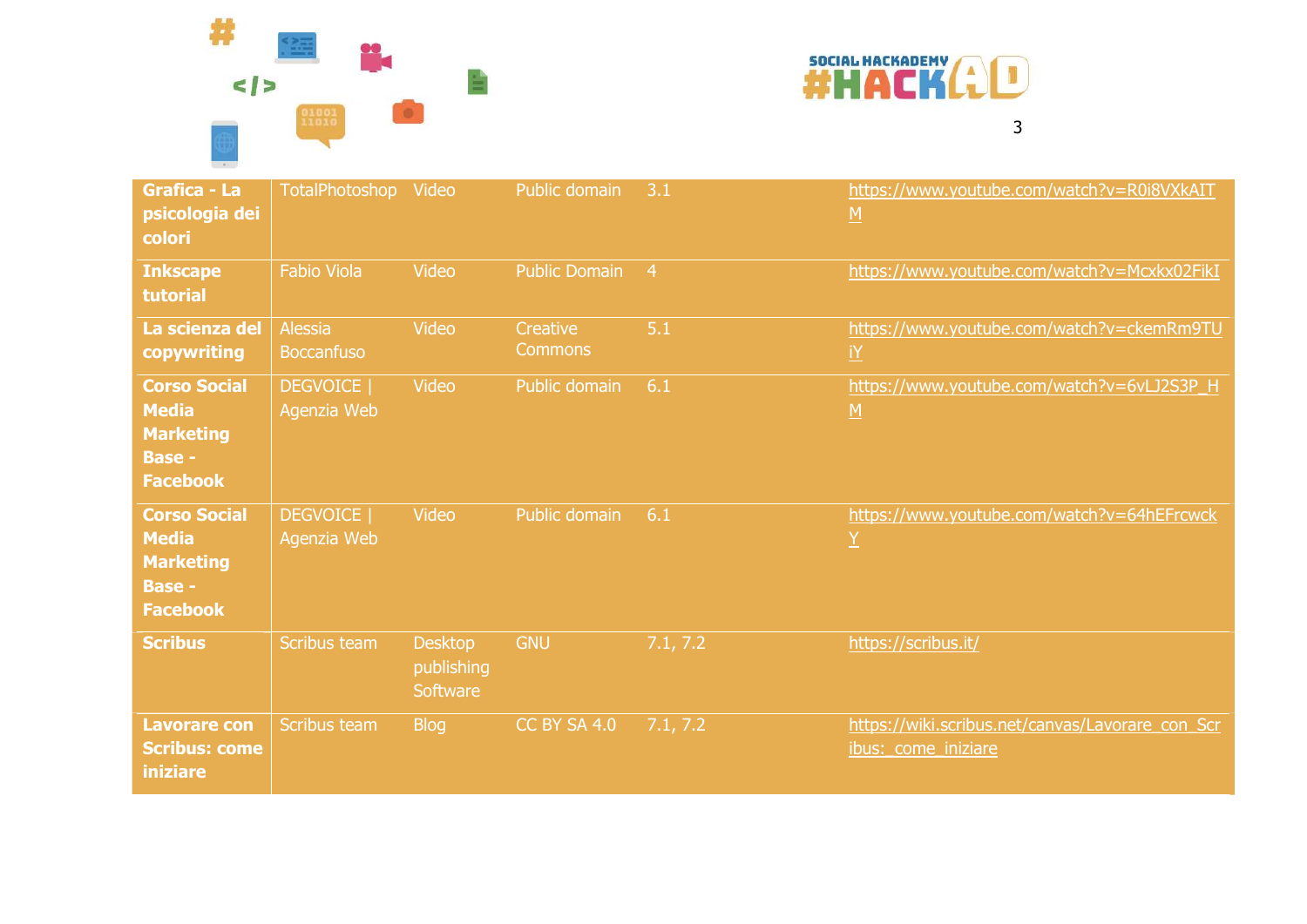



| <b>SCRIBUS</b>       | Zteoweb         | Video | Public domain | 7.1, 7.2 | https://www.youtube.com/watch?v=YmSocW-xj-  |
|----------------------|-----------------|-------|---------------|----------|---------------------------------------------|
| (ITA) Creare         | <b>Design</b>   |       |               |          | <u>s</u>                                    |
| un manuale           |                 |       |               |          |                                             |
| <b>Corso Grafica</b> | Il Bradipo      | Video | Public domain | 8.1      | https://www.youtube.com/watch?v=pAbl5-r8EIg |
| - Tipografia,        | Digitale -      |       |               |          |                                             |
| famiglie di          | <b>Jurassic</b> |       |               |          |                                             |
| font,                | Academy         |       |               |          |                                             |
| composizione         |                 |       |               |          |                                             |
| , leggibiltà         |                 |       |               |          |                                             |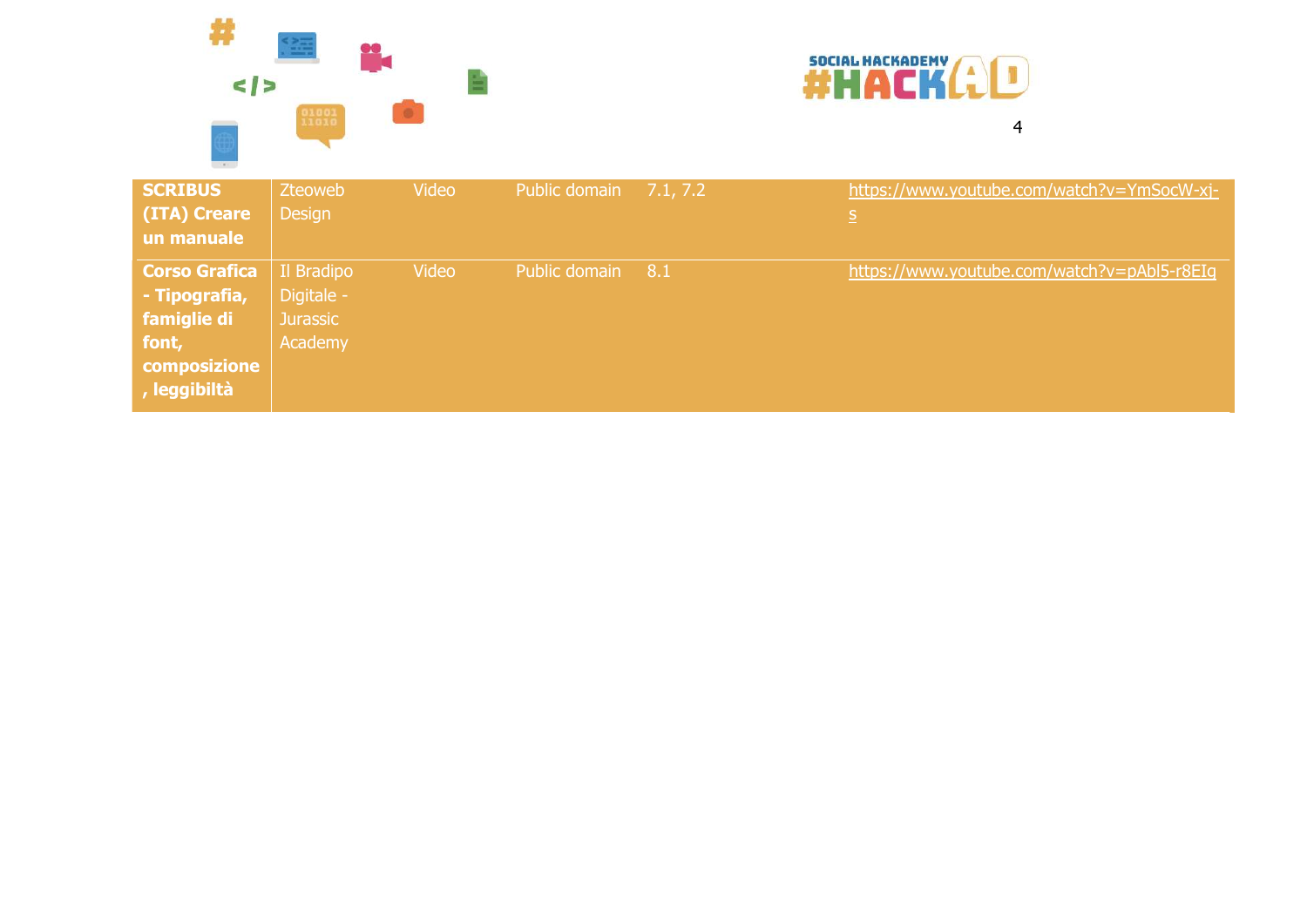



## Table of OERs for Native Mobile App Development

| <b>Title</b>                                         | <b>Author</b>                | <b>Type</b>     | <b>License</b>          | <b>Learning</b><br><b>Outcome(s)</b> | <b>Notes</b> | <b>Link</b>                                                                                                               |
|------------------------------------------------------|------------------------------|-----------------|-------------------------|--------------------------------------|--------------|---------------------------------------------------------------------------------------------------------------------------|
| <b>App</b><br>nativa/ibrida,<br><b>UI, framework</b> | <b>Daniele</b><br>Fornaciari | Video           | <b>Public</b><br>domain | 1.1                                  |              | https://www.youtube.com/watch?v=akGj0p4ap<br>wM                                                                           |
| <b>App nativa</b>                                    | Wikipwdia                    | <b>Blog</b>     | <b>CC BY 3.0</b>        | 1.2                                  |              | https://it.wikipedia.org/wiki/Applicazione_mobile<br>#App_nativa                                                          |
| <b>Configurazione</b><br>progetto                    | Docs.micr<br>osoft           | <b>Blog</b>     | <b>Public</b><br>domain | 1.3                                  |              | https://docs.microsoft.com/it-it/cpp/cross-<br>platform/visual-cpp-for-cross-platform-mobile-<br>development?view=vs-2019 |
| <b>Struttura</b><br>applicazione                     | Html.it                      | <b>Blog</b>     | <b>Public</b><br>domain | 1.4                                  |              | https://www.html.it/pag/18904/la-struttura-<br>dellapplicazione/                                                          |
| <b>Test delle app</b>                                | Microsoft                    | <b>Emulator</b> | <b>Public</b><br>domain | 1.5                                  |              | https://visualstudio.microsoft.com/it/vs/msft-<br>android-emulator/                                                       |
| <b>Gestione</b><br>risorse                           | Html.it                      | <b>Blog</b>     | <b>Public</b><br>domain | 2.1                                  |              | https://www.html.it/pag/48658/gestire-le-<br>risorse-e-gli-asset/                                                         |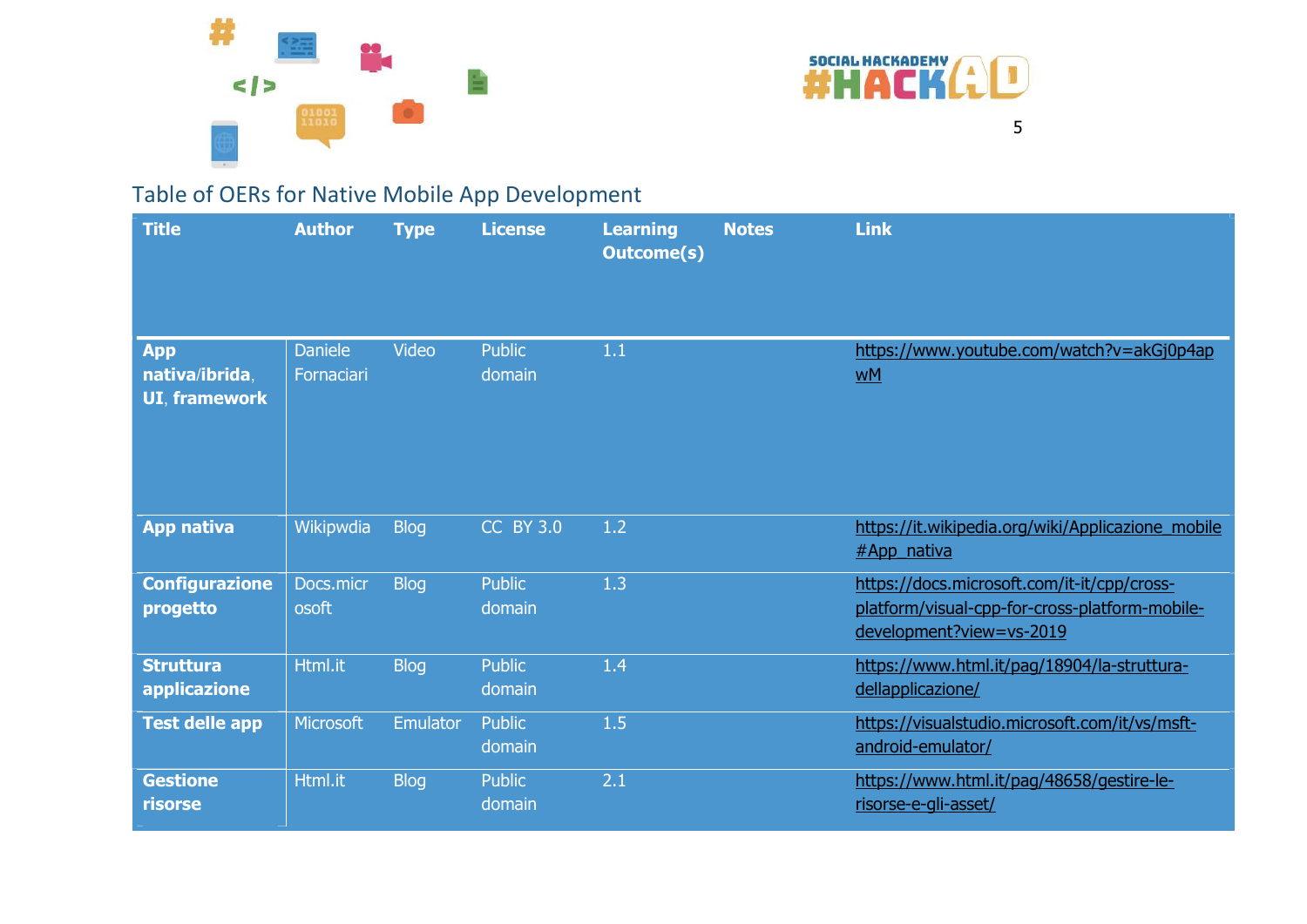



| <b>Layout</b>             | Html.it           | <b>Blog</b>    | <b>Public</b><br>domain | 2.2 | https://www.html.it/pag/48738/il-layout-di-<br>unapp-android/                                                                              |
|---------------------------|-------------------|----------------|-------------------------|-----|--------------------------------------------------------------------------------------------------------------------------------------------|
| <b>Layout sintassi</b>    | Html.it           | <b>Blog</b>    | <b>Public</b><br>domain | 2.3 | https://www.html.it/pag/48736/definire-layout-<br>in-xml-il-markup-di-base/                                                                |
| <b>Programmazio</b><br>ne | Alberto<br>Olla   | <b>Video</b>   | <b>Public</b><br>domain | 3.1 | https://www.youtube.com/watch?v=ocnIlFuRqS<br><u>A</u>                                                                                     |
| <b>Librerie</b>           | Gbturchi          | <b>PDF</b>     | <b>Public</b><br>domain | 3.2 | http://www.gbturchi.it/java/importazione_jar.pd                                                                                            |
| <b>Interattività</b>      | <b>Microsoft</b>  | <b>Blog</b>    | <b>Public</b><br>domain | 3.3 | https://docs.microsoft.com/it-<br>it/powerapps/maker/common-data-<br>service/create-custom-help-pages                                      |
| <b>Dati</b>               | Html.it           | <b>Blog</b>    | <b>Public</b><br>domain | 4.1 | https://www.html.it/pag/71839/persistenza-dei-<br>dati/                                                                                    |
| <b>Dati esterni</b>       | <b>Microsoft</b>  | <b>Blog</b>    | <b>Public</b><br>domain | 4.2 | https://docs.microsoft.com/it-it/sql/reporting-<br>services/report-data/add-data-from-external-<br>data-sources-ssrs?view=sql-server-ver15 |
| <b>Creazione app</b>      | Android<br>studio | Online<br>tool | <b>Public</b><br>domain | 5.1 | https://developer.android.com/studio                                                                                                       |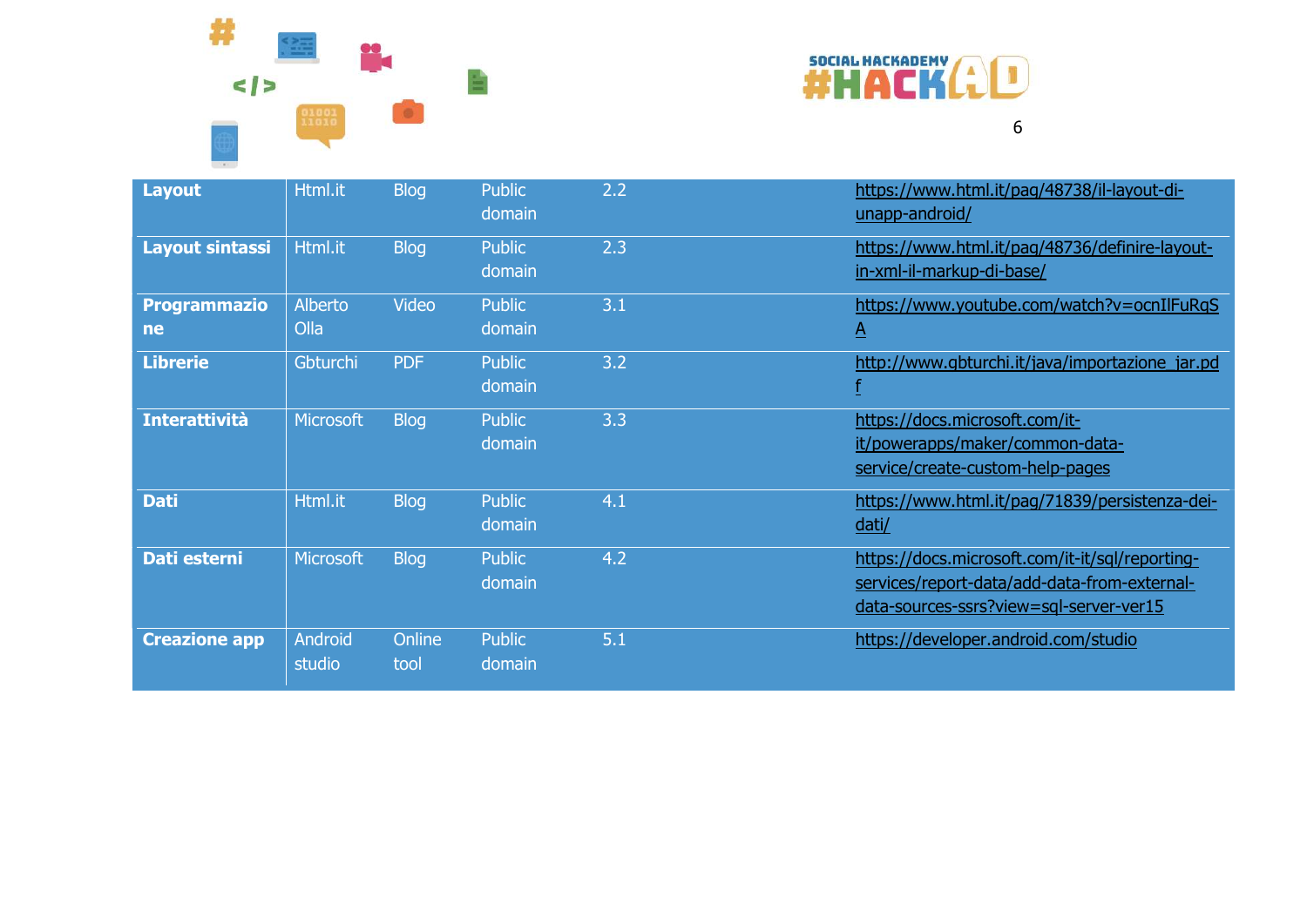



## Table of OERs for Web Design

| <b>Title</b>                                                                                                  | <b>Author</b>                  | <b>Type</b>              | <b>License</b> | <b>Learning</b><br><b>Outcome(s)</b>              | <b>Notes</b> | <b>Link</b>                                                                              |
|---------------------------------------------------------------------------------------------------------------|--------------------------------|--------------------------|----------------|---------------------------------------------------|--------------|------------------------------------------------------------------------------------------|
| Cos'è un server<br><b>Web? Quando</b><br>digitiamo il<br>www dove va?                                         | Alessandro<br>Aneggi           | Video                    | Public domain  | 1.1, 1.2, 1.3                                     |              | https://www.youtube.com/watch?v=LtRmlUnwq<br>$SC$                                        |
| <b>WordPress per</b><br>il marketing                                                                          | Cristiano<br>Longobardo        | Slide                    | CC BY NC SA    | 1.1, 1.2, 1.3,<br>4.1, 4.2, 4.3,<br>4.4, 4.5, 4.6 |              | https://drive.google.com/file/d/1DhZ_iWL744mu<br>F5UMn<br>KMkmvkQuRGita/view?usp=sharing |
| <b>WordPress</b>                                                                                              | <b>WordPress</b><br>Foundation | <b>Website</b><br>editor | GPL V3         | 1.1, 1.2, 1.3,<br>4.1, 4.2, 4.3,<br>4.4, 4.5, 4.6 |              | https://it.wordpress.org/                                                                |
| <b>WordPress</b><br><b>Tutorial -</b><br><b>Creare un sito</b><br><b>WordPress in</b><br>meno di 60<br>minuti | <b>WebYourMind</b>             | Video                    | Public domain  | 4.1, 4.2, 4.3,<br>4.4, 4.5 4.6                    |              | https://www.youtube.com/watch?v=c4HWyvDp<br>Nss                                          |
| <b>Basi per la</b><br>creazione di un<br>template web -<br>Corsi di grafica                                   | Corsi di<br>Grafica            | Video                    | Public domain  | 2.1, 2.2, 2.3,<br>2.4                             |              | https://www.youtube.com/watch?v=J6Reht3NG<br>VE.                                         |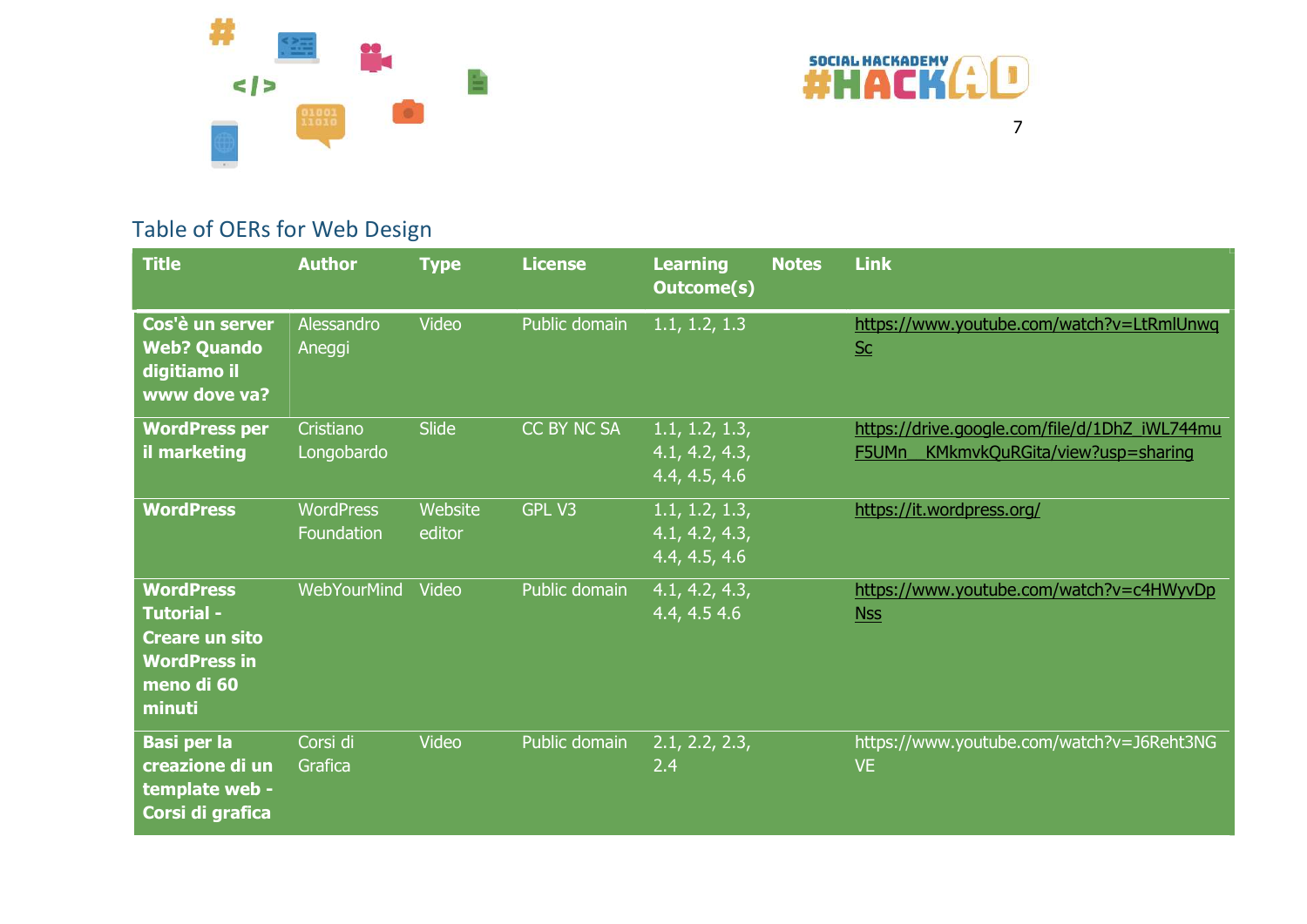#  $\frac{1}{2}$ SUCH ACKADEMY (1)



| <b>GIMP</b><br><b>GNU IMAGE</b><br><b>MANIPULATION</b><br><b>PROGRAM</b>           | <b>GIMP</b><br>Team     | <b>Raster</b><br>image<br>editor      | <b>CC BY SA 4.0</b><br><b>INT</b>                           | 2.1, 2.2, 2.3,<br>2.4 | https://www.gimp.org/                                                             |
|------------------------------------------------------------------------------------|-------------------------|---------------------------------------|-------------------------------------------------------------|-----------------------|-----------------------------------------------------------------------------------|
| <b>GNU Image</b><br><b>Manipulation</b><br><b>Program</b><br><b>Manuale Utente</b> | <b>GIMP</b> team        | <b>PDF</b>                            | <b>GNU Free</b><br>Documentation<br>License,<br>Version 1.2 | 2.1, 2.2, 2.3,<br>2.4 | https://docs.gimp.org/odftest/it.pdf                                              |
| <b>Inkscape</b>                                                                    | <b>InkScape</b><br>team | Vector<br>image<br>editor             | <b>GNU General</b><br><b>Public License</b>                 | 2.1, 2.2, 2.3,<br>2.4 | https://inkscape.org/                                                             |
| <b>Apprendi</b><br><b>Inkscape</b>                                                 | <b>Inkscape</b><br>team | <b>Blog</b>                           | <b>GNU General</b><br><b>Public License</b>                 | 2.1, 2.2, 2.3,<br>2.4 | https://inkscape.org/it/impara/                                                   |
| <b>Filezilla</b>                                                                   | <b>Tim Kosse</b>        | <b>FTP</b><br>manageme<br>nt software | GPL V3                                                      | 3.1                   | https://filezilla-project.org/                                                    |
| <b>XAMPP</b>                                                                       | Apache                  | <b>PHP</b><br><b>Developme</b><br>nt  | <b>GPL V3</b>                                               | 3.1                   | https://www.apachefriends.org/it/download.htm                                     |
| <b>Come installare</b><br>un server locale                                         | Marco<br>Guglielmetti   | Video                                 | Public domain                                               | 3.1                   | https://www.youtube.com/watch?time_continue<br>=56&v=WtZeNITwC3A&feature=emb_logo |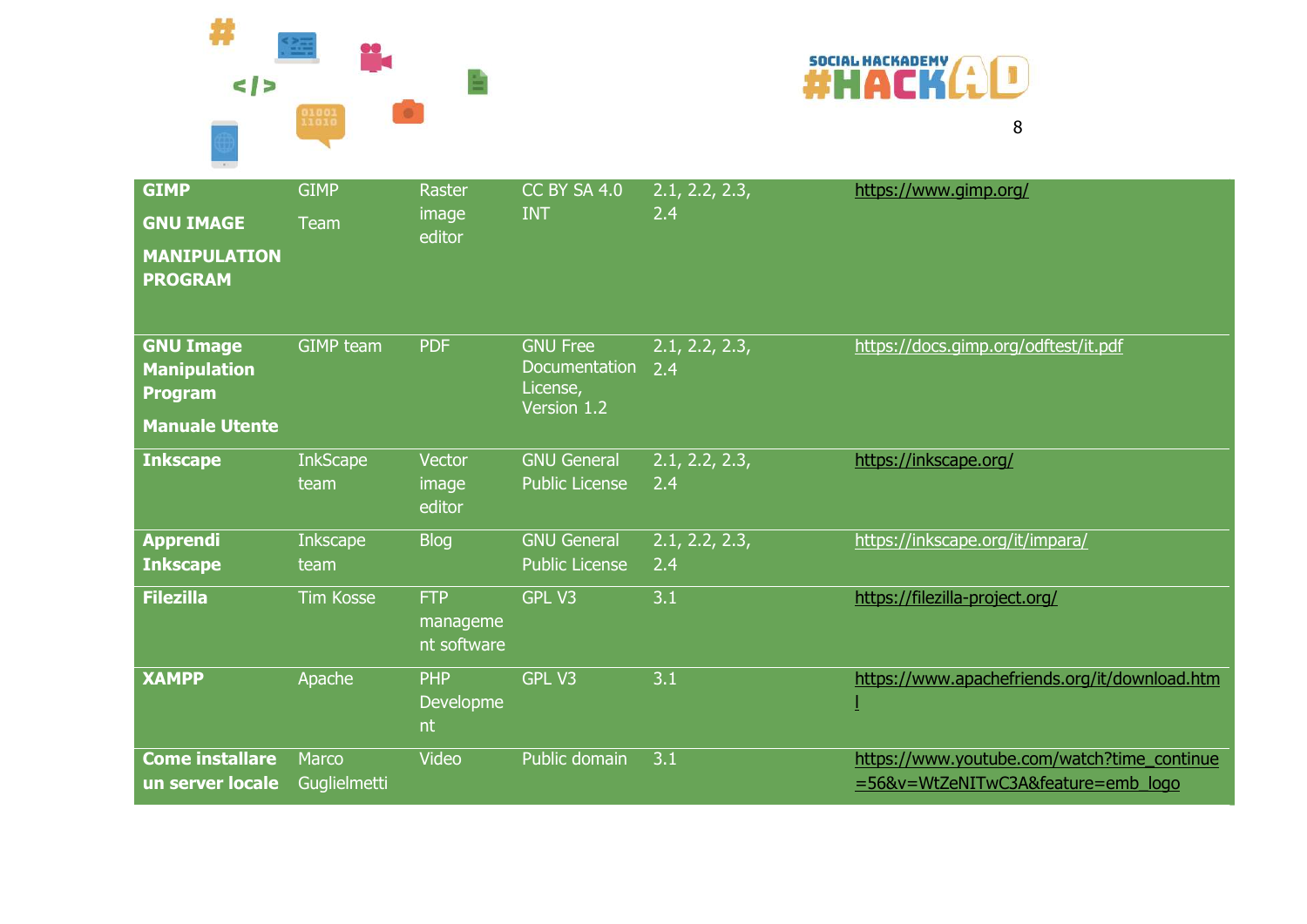



| Notepad++                                                                                  | Don Ho                     | Text editor | GPL V3        | 4.1, 4.2, 4.3,<br>4.4, 4.5, 4.6 | https://notepad-plus-plus.org/                              |
|--------------------------------------------------------------------------------------------|----------------------------|-------------|---------------|---------------------------------|-------------------------------------------------------------|
| <b>Atom</b>                                                                                | <b>GitHUB</b>              | Text editor | GPL V3        | 4.1, 4.2, 4.3,<br>4.4, 4.5, 4.6 | https://atom.io/                                            |
| <b>ATOM:</b><br><b>Recensione</b><br>dell'editor di<br><b>GitHub (Temi e</b><br>Pacchetti) | Marchetti<br><b>Design</b> | Video       | Public domain | 4.1, 4.2, 4.3,<br>4.4, 4.5, 4.6 | https://www.youtube.com/watch?v=02R3wcqyY<br>E <sub>k</sub> |